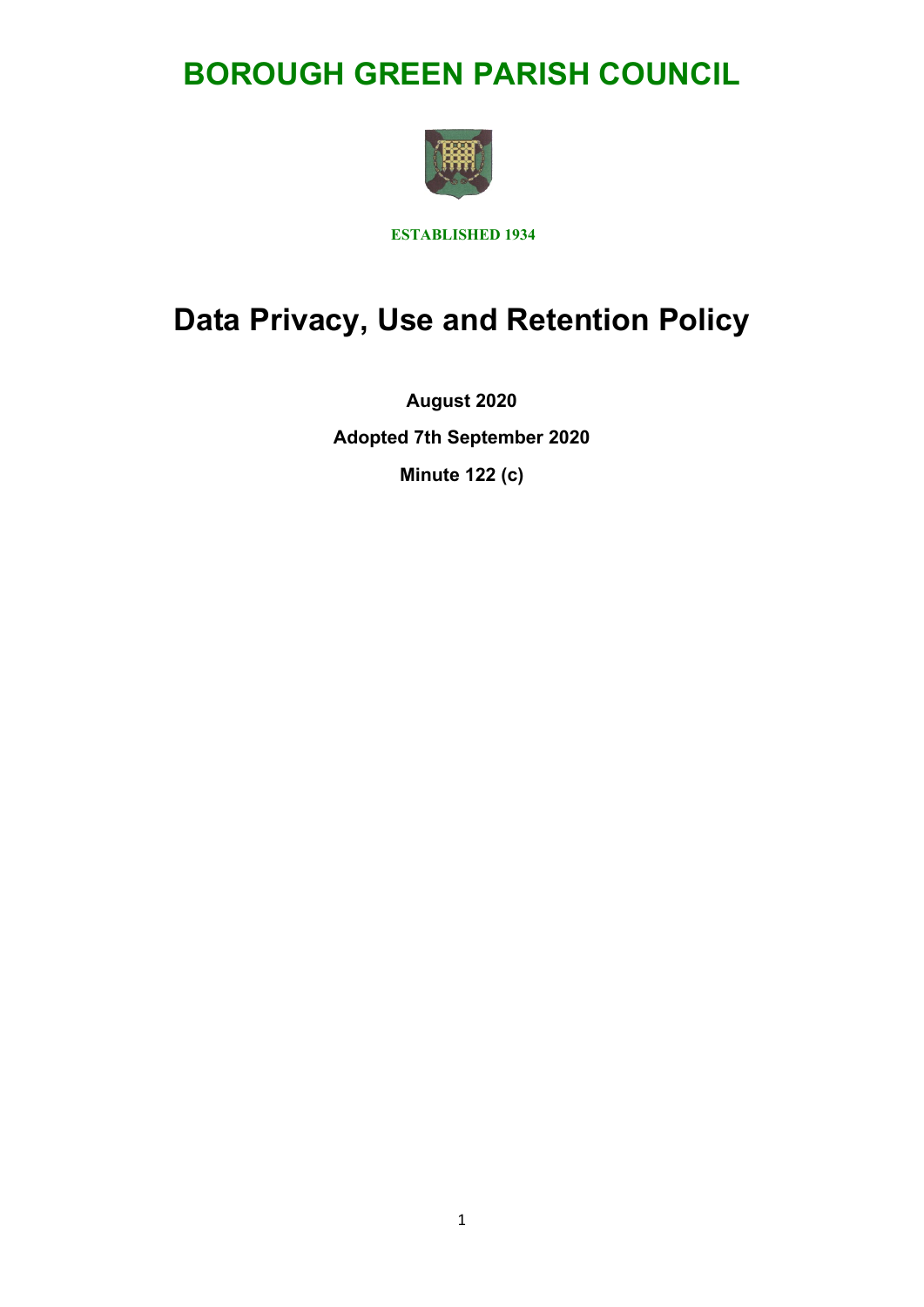## **Proper Officer/Responsible Financial Officer: Bernard Galopin**

## **Introduction**

As a public authority, Borough Green Parish Council will have access to personal data. The purpose of this document is to set out how the Council will store, use and retain personal data. Other data controllers the Council works with include the following:

- Local Authorities
- **Contractors**

The Council may need to share personal data that we hold with them so that they can carry out their responsibilities. If we and the other data controllers are processing personal data jointly for the same purposes, then the Council and the other data controllers may be "joint data controllers". This means that we are collectively responsible to you for your personal data.

Where each of the parties listed above are processing your data for their own independent purposes then each of us will be independently responsible to you and if you have any questions, wish to exercise any of your rights (see below) or wish to raise a complaint, you should do so directly to the relevant data controller.

#### **The Council will process the following personal data where necessary to perform its tasks:**

- Names & Titles;
- Contact details such as telephone numbers, addresses, and email addresses;
- Where you pay for activities e.g. use of a council hall then financial identifiers, i.e. bank account numbers, payment card numbers, payment/transaction identifiers, policy numbers, and claim numbers.

#### **The Council will comply with data protection law. This means that the personal data we hold must be:**

- Used lawfully, fairly and in a transparent way, i.e. justified.
- Collected only for valid purposes that we have clearly explained to you and not used in any way that is incompatible with those purposes, i.e. necessary and proportionate.
- Relevant to the purposes we have told you about and limited only to those purposes.
- Accurate and kept up to date.
- Kept only as long as necessary for the purposes we have told you about.
- Kept and destroyed securely including ensuring that appropriate technical and security measures are in place to protect your personal data to protect personal data from loss, misuse, unauthorised access and disclosure.

#### **We use your personal data for some or all of the following purposes:**

- To contact you by post, email, telephone or using social media (e.g. Facebook, Twitter, WhatsApp);
- To maintain our own accounts and records;
- To notify you of changes to our facilities, services, events and staff, councillors and other role holders;
- To process relevant financial transactions including grants and payments for goods and services supplied to the Council;
- To allow the statistical analysis of data so we can plan the provision of services.

Our processing may also include the use of CCTV systems for the prevention and prosecution of crime.

## **What is the legal basis for holding, processing and retaining your personal data?**

Most of your personal data is processed for compliance with a legal obligation which includes the discharge of the Council's statutory functions and powers. Sometimes when exercising these powers or duties it is necessary to process personal data of residents or people using the Council's services. We will always take into account your interests and rights and ensure there are sufficient safeguards in place. This Privacy Notice sets out your rights and the Council's obligations to you.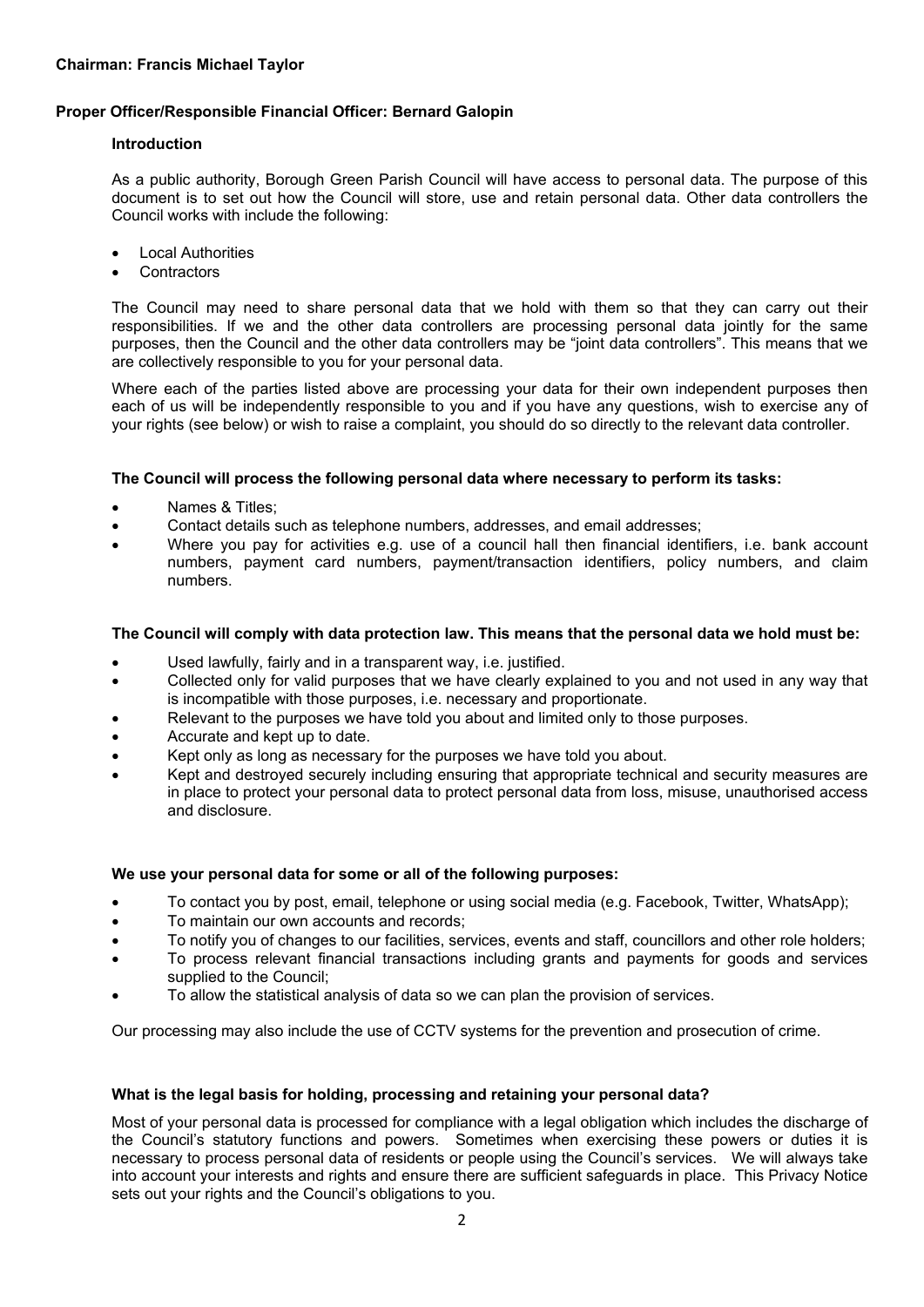We may process personal data if it is necessary and proportionate for the performance of a contract with you, or to take steps to enter into a contract. Sometimes the use of your personal data requires your consent. We will first obtain your consent to that use. The legal framework in which the Council operates within includes: The Human Rights Acts 1998 (Article 8 – Right to privacy), the Freedom of Information Act 2000 and the Data Protection Act 2018.

## **Sharing your personal data**

This section provides information about the third parties with whom the Council may share your personal data. These third parties have an obligation to put in place appropriate security measures and will be responsible to you directly for the manner in which they process and protect your personal data. It is likely that we will need to share your data with some or all of the following (but only where necessary):

- The data controllers listed above under the heading "Other data controllers the Council works with";
- On occasion, other local authorities or not for profit bodies with which we are carrying out joint ventures, e.g. in relation to facilities or events for the community.

## **How long do we retain your personal data?**

We will keep some records permanently if we are legally required to do so, e.g. financial records are retained for a minimum period of 8 years to support HMRC audits or provide tax information. We may have legal obligations to retain some data in connection with our statutory obligations as a public authority. In general, we will endeavour to keep data only for as long as we need it. This means that we will delete it when it is no longer needed. All information will be held securely and disposed of confidentially.

#### **Your rights and your personal data**

You have the following rights with respect to your personal data. When exercising any of the rights listed below, in order to process your request, we may need to verify your identity for your security. In such cases we will need you to respond with proof of your identity before you can exercise these rights.

#### **The right to access personal data we hold on you**

- At any point you can contact us to request the personal data we hold on you as well as why we have that personal data, who has access to the personal data and where we obtained the personal data from. Once we have received your request we will respond within one month.
- There are no fees or charges for the first request but additional requests for the same personal data or requests which are manifestly unfounded or excessive may be subject to an administrative fee.

#### **The right to correct and update the personal data we hold on you**

If the data we hold on you is inaccurate you can inform us and your data will be updated.

#### **The right to have your personal data erased**

- If you feel that we should no longer be using your personal data or that we are unlawfully using your personal data, you can request that we erase the personal data we hold.
- When we receive your request, we will confirm whether the personal data has been deleted or the reason why it cannot be deleted (e.g. legal compliance).

#### **The right to object to processing of your personal data or to restrict it to certain purposes only**

• You have the right to request that we stop processing your personal data or ask us to restrict processing. Upon receiving the request, we will contact you and let you know if we are able to comply or if we have a legal obligation to continue to process your data.

#### **The right to withdraw your consent to the processing of personal data at any time**

• You can withdraw your consent easily by telephone, email, or by post (see contact details below).

## **The right to lodge a complaint with the Information Commissioner's Office.**

• You can contact the Information Commissioners Office on 0303 123 1113 or via email https://ico.org.uk/global/contact-us/email/ or at the Information Commissioner's Office, Wycliffe House, Water Lane, Wilmslow, Cheshire SK9 5AF.